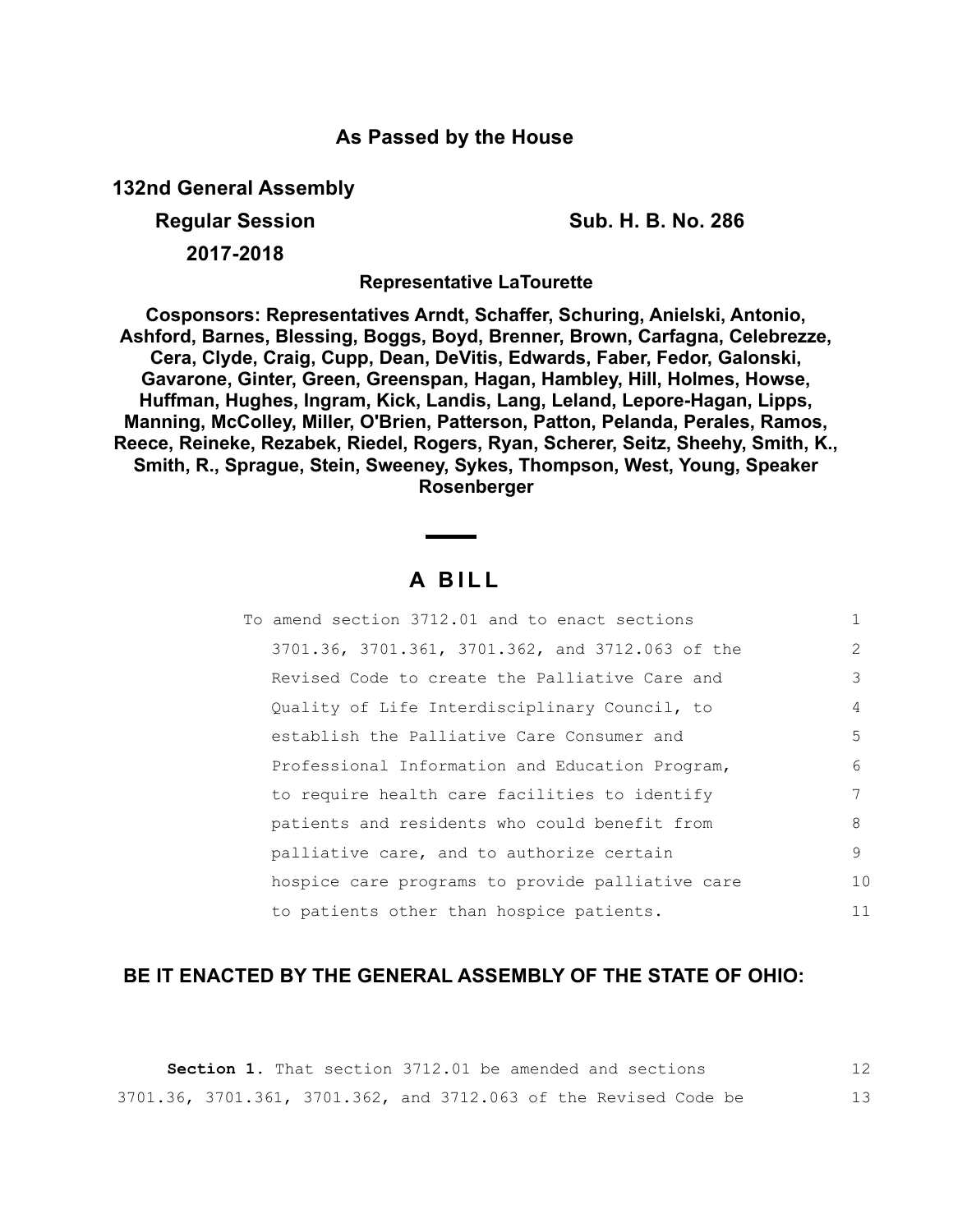enacted to read as follows:

14

| Sec. 3701.36. (A) As used in this section and sections           | 15 |
|------------------------------------------------------------------|----|
| 3701.361 and 3701.362 of the Revised Code, "palliative care" has | 16 |
| the same meaning as in section 3712.01 of the Revised Code.      | 17 |
| (B) There is hereby created the palliative care and              | 18 |
| quality of life interdisciplinary council. Subject to division   | 19 |
| (C) of this section, members of the council shall be appointed   | 20 |
| by the director of health and include individuals with expertise | 21 |
| in palliative care who represent the following professions or    | 22 |
| constituencies:                                                  | 23 |
| (1) Physicians authorized under Chapter 4731. of the             | 24 |
| Revised Code to practice medicine and surgery or osteopathic     | 25 |
| medicine and surgery, including those board-certified in         | 26 |
| pediatrics and those board-certified in psychiatry;              | 27 |
| (2) Physician assistants authorized to practice under            | 28 |
| Chapter 4730. of the Revised Code;                               | 29 |
| (3) Advanced practice registered nurses licensed under           | 30 |
| Chapter 4723. of the Revised Code who are designated as clinical | 31 |
| nurse specialists or certified nurse practitioners;              | 32 |
| (4) Registered nurses and licensed practical nurses              | 33 |
| licensed under Chapter 4723. of the Revised Code;                | 34 |
| (5) Licensed professional clinical counselors or licensed        | 35 |
| professional counselors licensed under Chapter 4757. of the      | 36 |
| Revised Code;                                                    | 37 |
| (6) Independent social workers or social workers licensed        | 38 |
| under Chapter 4757. of the Revised Code;                         | 39 |
| (7) Pharmacists licensed under Chapter 4729. of the              | 40 |
| Revised Code;                                                    | 41 |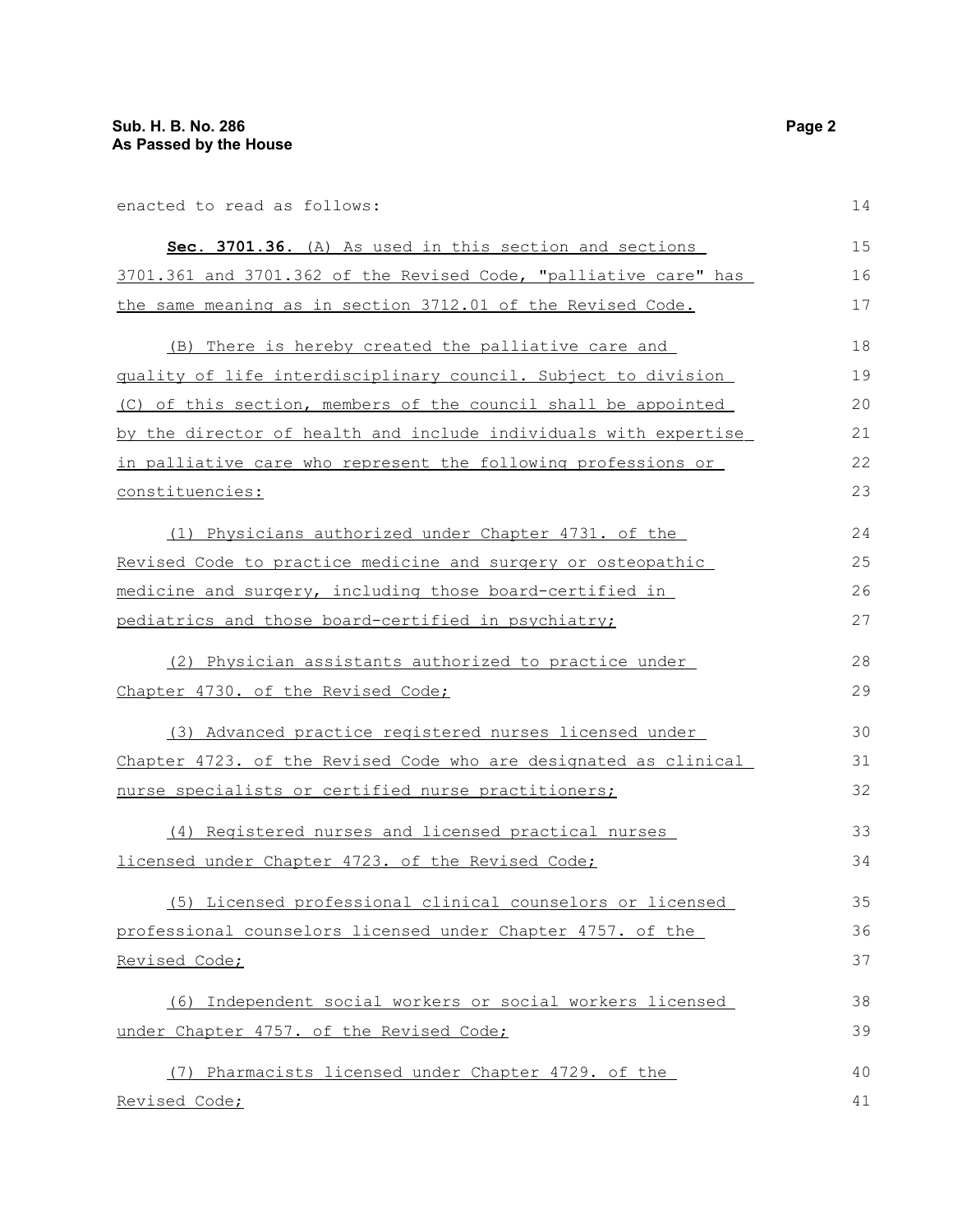| (8) Psychologists licensed under Chapter 4732. of the            | 42 |
|------------------------------------------------------------------|----|
| Revised Code;                                                    | 43 |
| (9) Marriage and family therapists licensed under Chapter        | 44 |
| 4757. of the Revised Code;                                       | 45 |
| (10) Child life specialists;                                     | 46 |
| (11) Health insurers;                                            | 47 |
| (12) Clergy or spiritual advisers;                               | 48 |
| (13) Patients;                                                   | 49 |
| (14) Family caregivers.                                          | 50 |
| The council's membership also may include employees of           | 51 |
| agencies of this state that administer programs pertaining to    | 52 |
| palliative care or are otherwise concerned with the delivery of  | 53 |
| palliative care in this state.                                   | 54 |
| (C) Members shall include individuals who have worked with       | 55 |
| various age groups (including children and the elderly), as well | 56 |
| as those who have experience or expertise in various palliative  | 57 |
| care delivery models (including acute care, long-term care,      | 58 |
| hospice, home health agency, home-based care, and spiritual      | 59 |
| care). At least two members shall be physicians who are board-   | 60 |
| certified in hospice and palliative care. No more than twenty    | 61 |
| individuals shall serve as members of the council at any one     | 62 |
| time and no more than two members shall be employed by or        | 63 |
| practice at the same health care facility or emergency medical   | 64 |
| service organization.                                            | 65 |
| In making appointments to the council, the director shall        | 66 |
| seek to include as members individuals who represent underserved | 67 |
| areas of the state and to ensure that all geographic areas of    | 68 |
| the state are represented.                                       | 69 |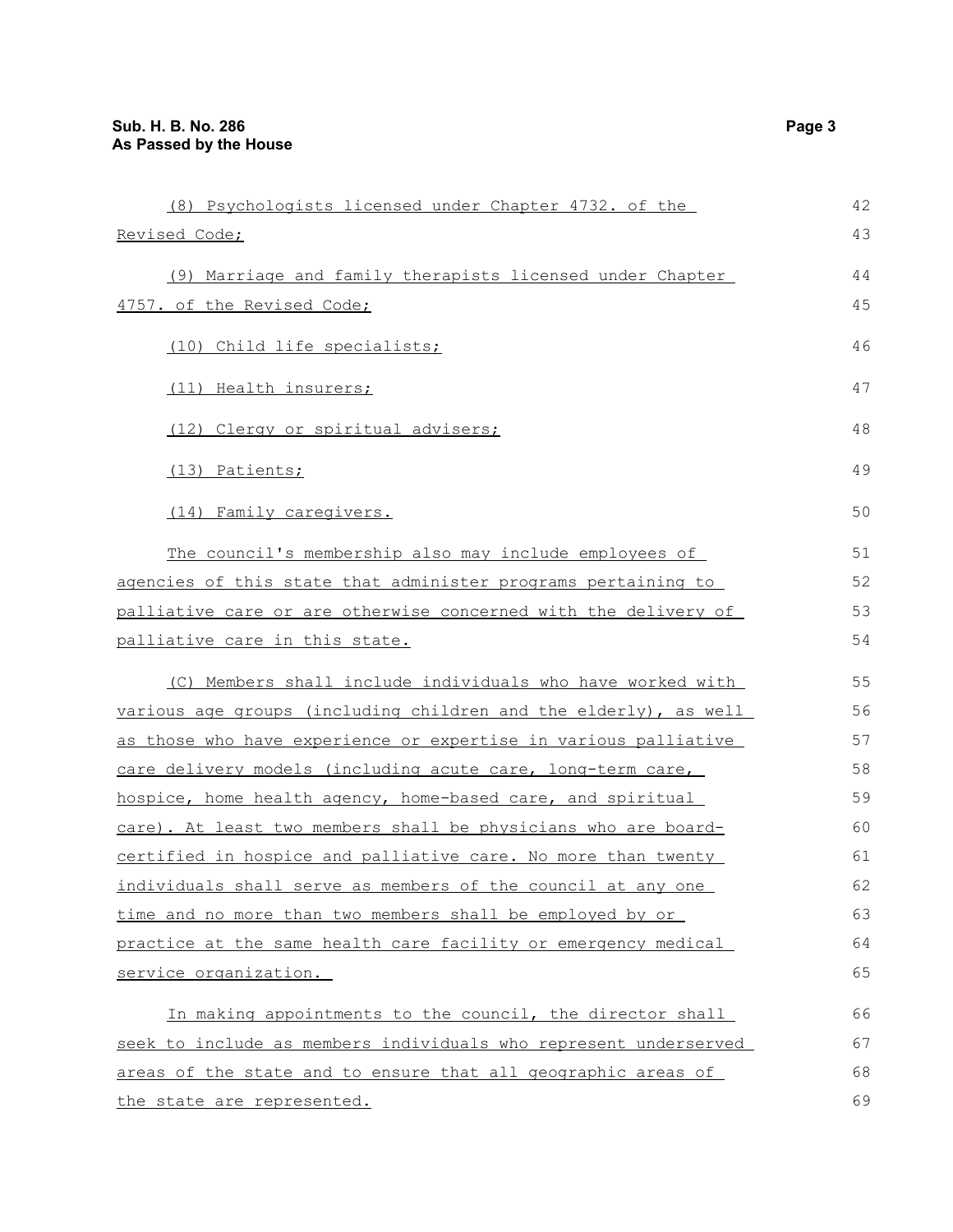| (D) The director shall make the initial appointments to          | 70 |
|------------------------------------------------------------------|----|
| the council not later than ninety days after the effective date  | 71 |
| of this section. Terms of office shall be three years. Each      | 72 |
| member shall hold office from the date of appointment until the  | 73 |
| end of the term for which the member was appointed. In the event | 74 |
| of death, removal, resignation, or incapacity of a council       | 75 |
| member, the director shall appoint a successor who shall hold    | 76 |
| office for the remainder of the term for which the successor's   | 77 |
| predecessor was appointed. A member shall continue in office     | 78 |
| subsequent to the expiration date of the member's term until the | 79 |
| member's successor takes office, or until a period of sixty days | 80 |
| has elapsed, whichever occurs first.                             | 81 |
| The council shall meet at the call of the director of            | 82 |
| health, but not less than twice annually. The council shall      | 83 |
| select annually from among its members a chairperson and vice-   | 84 |
| chairperson, whose duties shall be established by the council.   | 85 |
| Each member shall serve without compensation, except to          | 86 |
| the extent that serving on the council is considered part of the | 87 |
| member's regular employment duties.                              | 88 |
| The council shall do all of the following:<br>(E)                | 89 |
| (1) Consult with and advise the director on matters              | 90 |
| <u>related to the establishment, maintenance, operation, and</u> | 91 |
| evaluation of palliative care initiatives in this state;         | 92 |
| (2) Consult with the department of health for the purposes       | 93 |
| of sections 3701.361 and 3701.362 of the Revised Code;           | 94 |
| (3) Identify national organizations that have established        | 95 |
| standards of practice and best practice models for palliative    | 96 |
| care;                                                            | 97 |
| (4) Identify initiatives established at the national and         | 98 |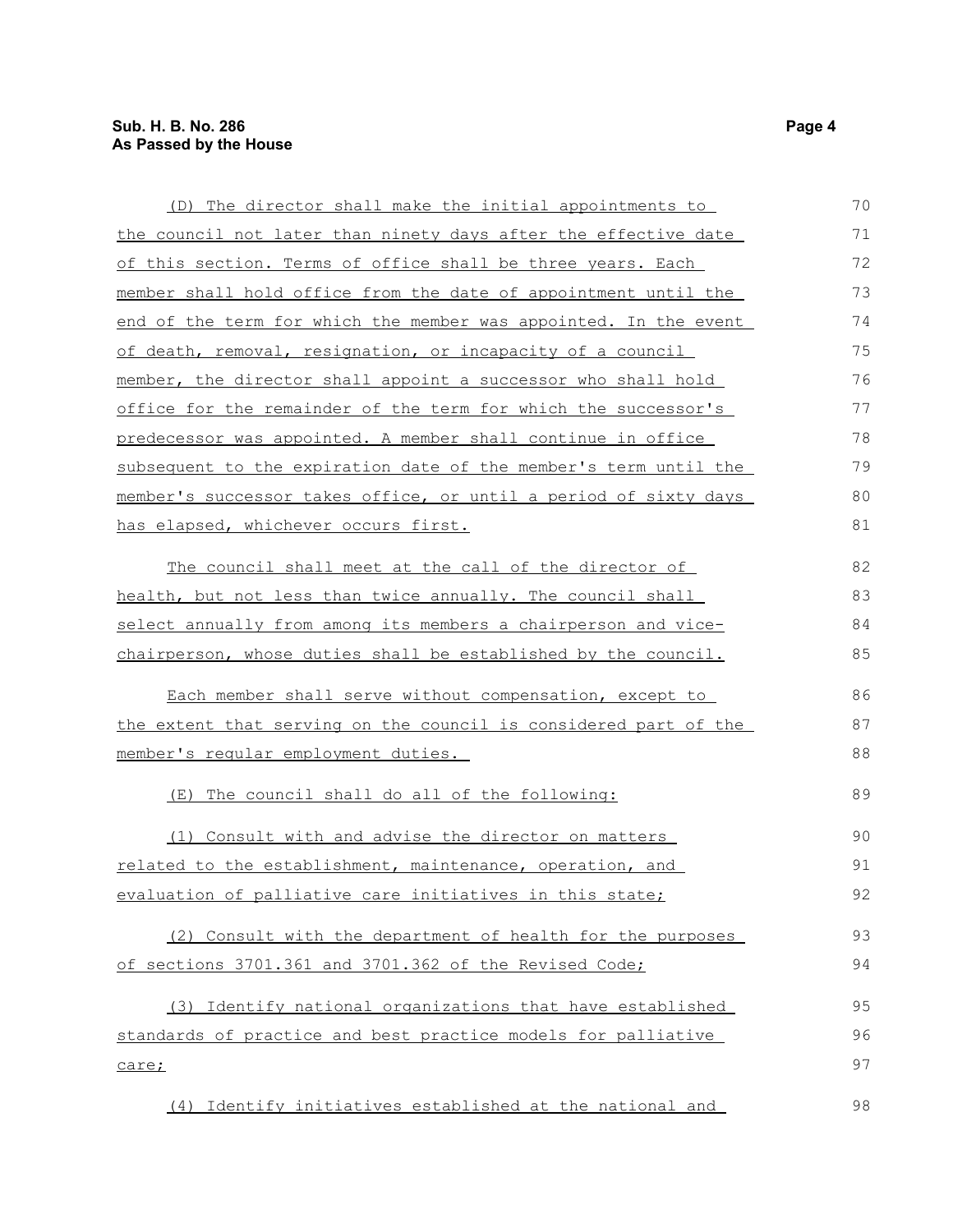| state levels aimed at integrating palliative care services into  | 99  |
|------------------------------------------------------------------|-----|
| the health care system and enhancing the use and development of  | 100 |
| those services;                                                  | 101 |
| (5) Establish quidelines for health care facilities to use       | 102 |
| in identifying patients who could benefit from palliative care   | 103 |
| and in determining appropriate types of services for such        | 104 |
| patients;                                                        | 105 |
| (6) On or before December 31 of each year, prepare and           | 106 |
| submit to the governor, general assembly, directors of aging and | 107 |
| health, superintendent of insurance, executive director of the   | 108 |
| office of health transformation, and medicaid director a report  | 109 |
| of recommendations for improving the provision of palliative     | 110 |
| care services in this state.                                     | 111 |
| The council shall submit the report to the general               | 112 |
| assembly in accordance with section 101.68 of the Revised Code.  | 113 |
| (F) The department of health shall provide to the council        | 114 |
| the administrative support necessary to execute its duties. At   | 115 |
| the request of the council, the department shall examine         | 116 |
| potential sources of funding to assist with any duties described | 117 |
| in this section or sections 3701.361 and 3701.362 of the Revised | 118 |
| Code.                                                            | 119 |
| (G) The council is not subject to sections 101.82 to             | 120 |
| 101.87 of the Revised Code.                                      | 121 |
| Sec. 3701.361. The palliative care consumer and                  | 122 |
| professional information and education program is hereby         | 123 |
| established in the department of health. The purpose of the      | 124 |
| program is to maximize the effectiveness of palliative care      | 125 |
| initiatives in this state by ensuring that comprehensive and     | 126 |
| accurate information and education on palliative care is         | 127 |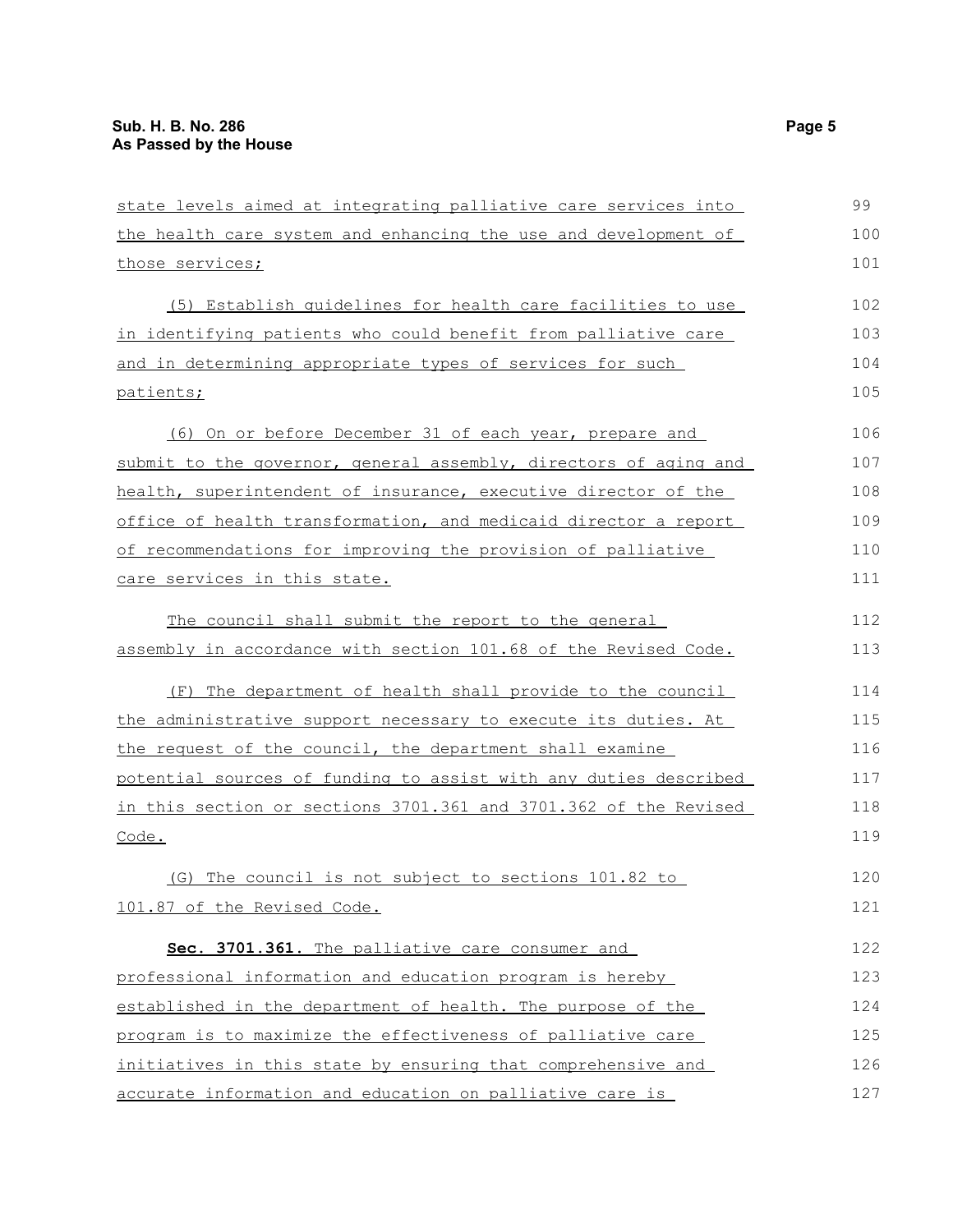| available to the public, health care providers, and health care  | 128 |
|------------------------------------------------------------------|-----|
| facilities.                                                      | 129 |
| The department shall publish on its web site information         | 130 |
| on palliative care, including information on continuing          | 131 |
| education opportunities for health care professionals;           | 132 |
| information about palliative care delivery in a patient's home   | 133 |
| and in primary, secondary, and tertiary environments; best       | 134 |
| practices for palliative care delivery; and consumer educational | 135 |
| materials and referral information on palliative care, including | 136 |
| hospice. The department may develop and implement other          | 137 |
| initiatives regarding palliative care services and education as  | 138 |
| the department determines necessary. In implementing this        | 139 |
| section, the department shall consult with the palliative care   | 140 |
| and quality of life interdisciplinary council created under      | 141 |
| section 3701.36 of the Revised Code.                             | 142 |
| Sec. 3701.362. (A) As used in this section:                      | 143 |
| (1) "Health care facility" means any of the following:           | 144 |
| (a) A hospital registered under section 3701.07 of the           | 145 |
| Revised Code;                                                    | 146 |
| (b) An ambulatory surgical facility as defined in section        | 147 |
| 3702.30 of the Revised Code;                                     | 148 |
| (c) A nursing home, residential care facility, county            | 149 |
| home, or district home as defined in section 3721.01 of the      | 150 |
| Revised Code;                                                    | 151 |
| (d) A veterans' home operated under Chapter 5907. of the         | 152 |
| Revised Code;                                                    | 153 |
| (e) A hospice care program or pediatric respite care             | 154 |
| program as defined in section 3712.01 of the Revised Code;       | 155 |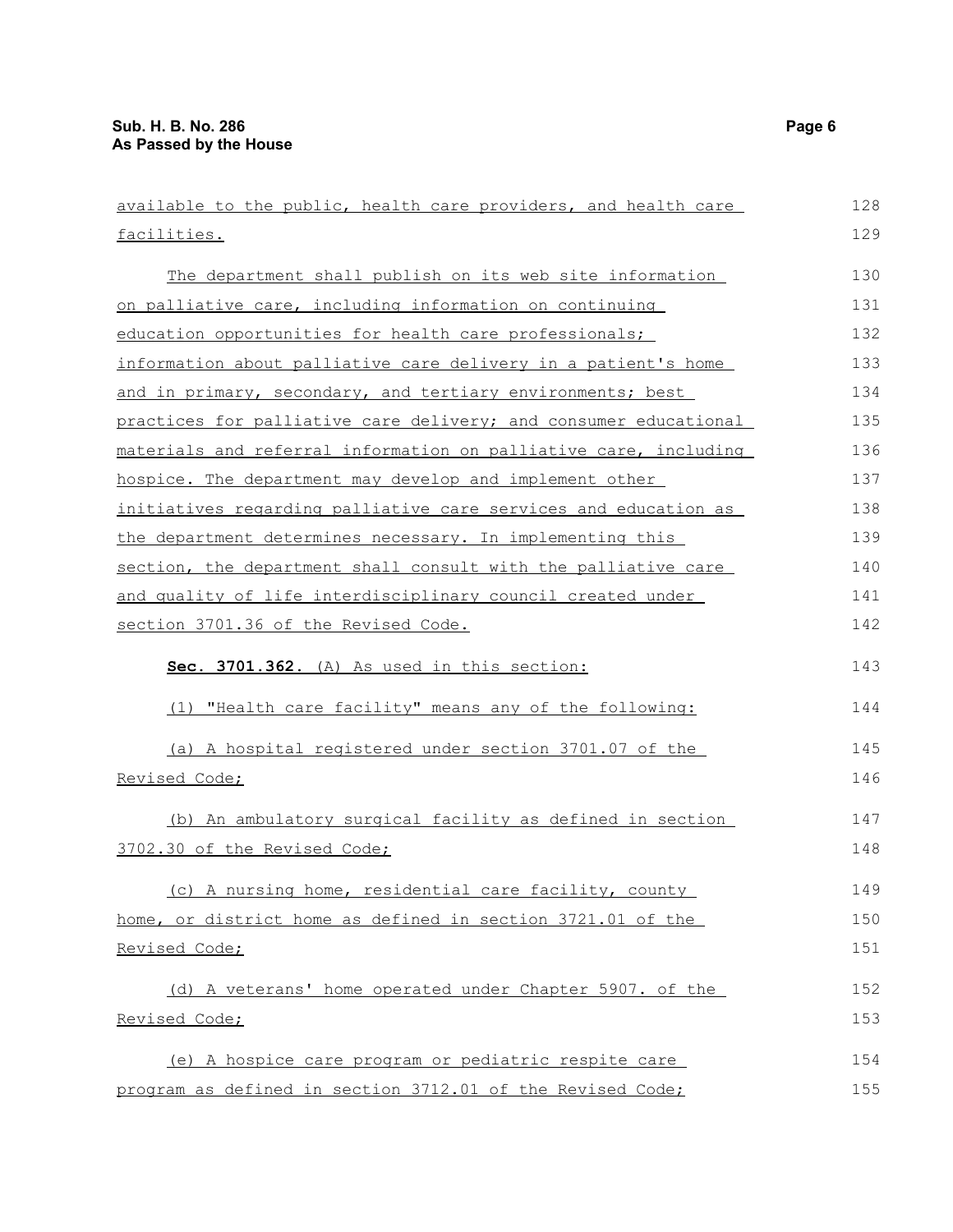| (f) A home health agency as defined in section 3701.881 of      | 156 |
|-----------------------------------------------------------------|-----|
| the Revised Code.                                               | 157 |
| (2) "Serious illness" means any medical illness or              | 158 |
| physical injury or condition that substantially impacts quality | 159 |
| of life for more than a short period of time. "Serious illness" | 160 |
| includes, but is not limited to, cancer; heart, renal, or liver | 161 |
| failure; lung disease; and Alzheimer's disease and related      | 162 |
| dementia.                                                       | 163 |
| (B) A health care facility shall do both of the following:      | 164 |
| (1) Establish a system for identifying patients or              | 165 |
| residents who could benefit from palliative care;               | 166 |
| (2) Provide information on palliative care services to          | 167 |
| patients and residents who could benefit from palliative care.  | 168 |
| Sec. 3712.01. As used in this chapter:                          | 169 |
| (A) "Hospice care program" means a coordinated program of       | 170 |
| home, outpatient, and inpatient care and services that is       | 171 |
| operated by a person or public agency and that provides the     | 172 |
| following care and services to hospice patients, including      | 173 |
| services as indicated below to hospice patients' families,      | 174 |
| through a medically directed interdisciplinary team, under      | 175 |
| interdisciplinary plans of care established pursuant to section | 176 |
| 3712.06 of the Revised Code, in order to meet the physical,     | 177 |
| psychological, social, spiritual, and other special needs that  | 178 |
| are experienced during the final stages of illness, dying, and  | 179 |
| bereavement:                                                    | 180 |
| (1) Nursing care by or under the supervision of a               | 181 |
| registered nurse;                                               | 182 |
| (2) Physical, occupational, or speech or language therapy,      | 183 |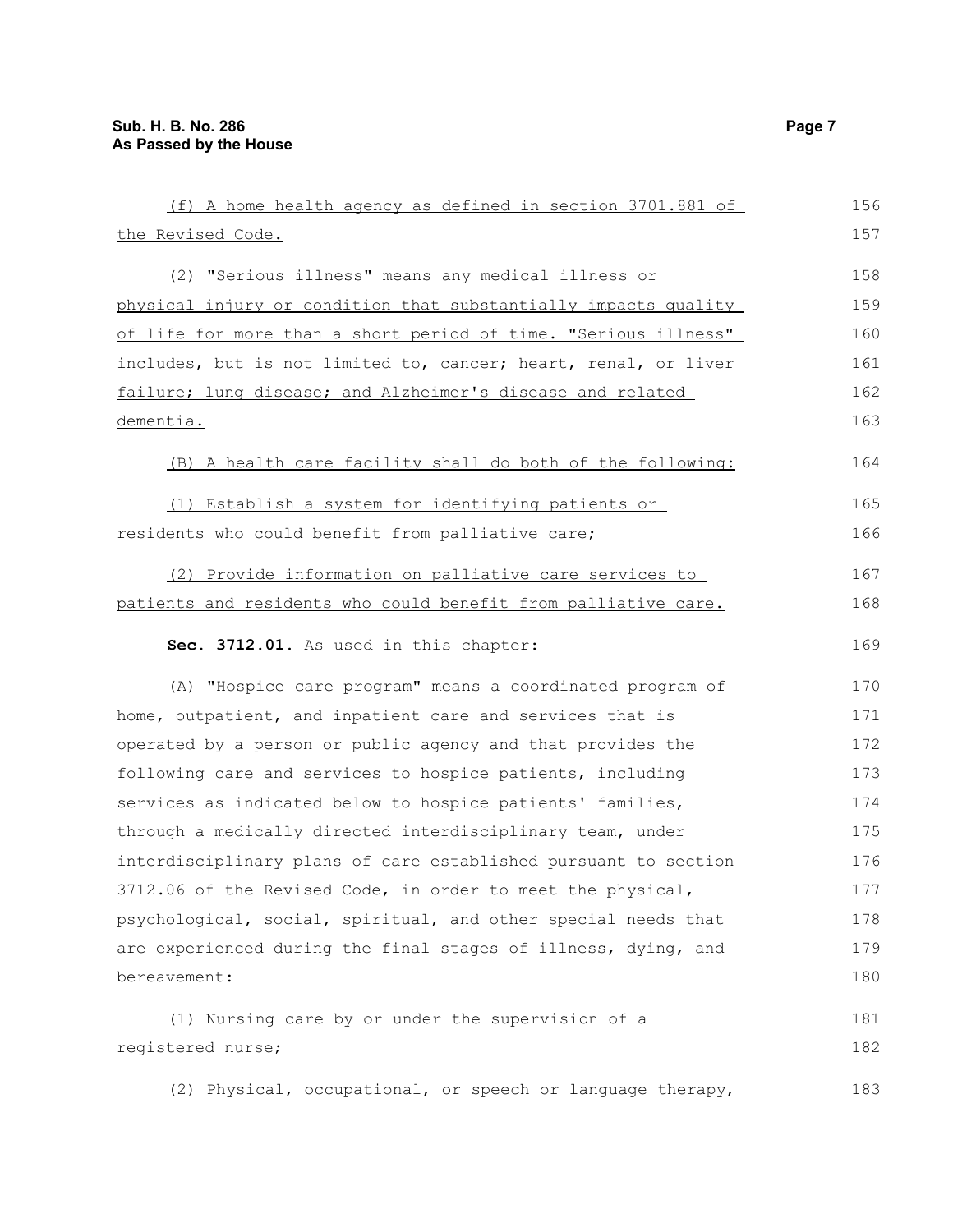unless waived by the department of health pursuant to rules adopted under division (A) of section 3712.03 of the Revised Code; (3) Medical social services by a social worker under the direction of a physician; (4) Services of a home health aide; (5) Medical supplies, including drugs and biologicals, and the use of medical appliances; (6) Physician's services; (7) Short-term inpatient care, including both palliative and respite care and procedures; (8) Counseling for hospice patients and hospice patients' families; (9) Services of volunteers under the direction of the provider of the hospice care program; (10) Bereavement services for hospice patients' families. "Hospice care program" does not include a pediatric respite care program. (B) "Hospice patient" means a patient, other than a pediatric respite care patient, who has been diagnosed as terminally ill, has an anticipated life expectancy of six months or less, and has voluntarily requested and is receiving care from a person or public agency licensed under this chapter to provide a hospice care program. (C) "Hospice patient's family" means a hospice patient's immediate family members, including a spouse, brother, sister, child, or parent, and any other relative or individual who has 184 185 186 187 188 189 190 191 192 193 194 195 196 197 198 199 200 201 202 203 204 205 206 207 208 209 210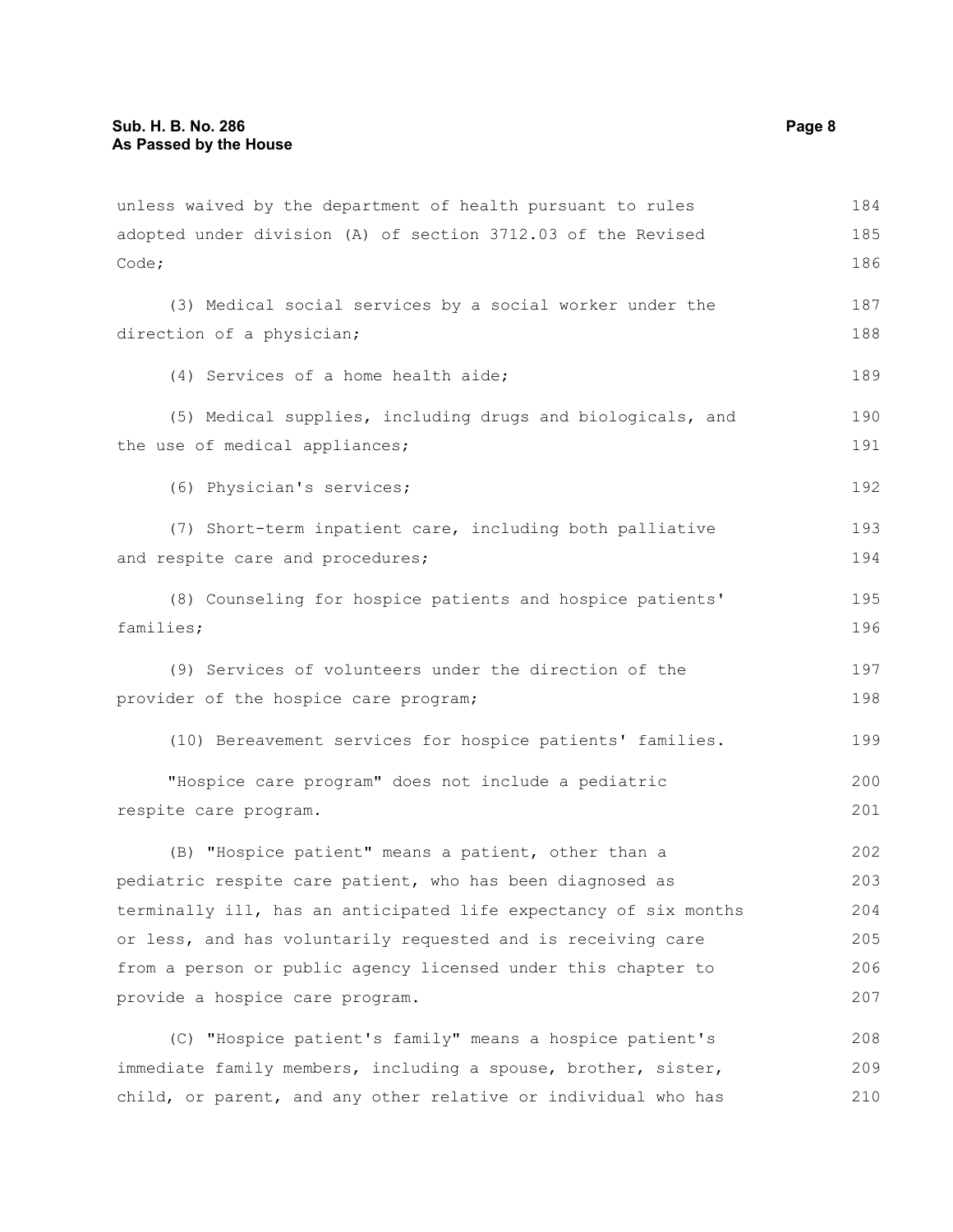significant personal ties to the patient and who is designated as a member of the patient's family by mutual agreement of the patient, the relative or individual, and the patient's interdisciplinary team. 211 212 213 214

(D) "Interdisciplinary team" means a working unit composed of professional and lay persons that includes at least a physician, a registered nurse, a social worker, a member of the clergy or a counselor, and a volunteer. 215 216 217 218

(E) "Palliative care" means treatment specialized care for a patient of any age diagnosed with a serious or lifethreatening illness directed at controlling pain, relieving other symptoms, and enhancing the quality of life of the patient and the patient's family rather than treatment for the purposeof cure that is provided at any stage of the illness by an interdisciplinary team working in consultation with other health care professionals, including those who may be seeking to cure the illness and that aims to do all of the following: 219 220 221 222 223 224 225 226 227

(1) Relieve the symptoms, stress, and suffering resulting from the illness; 228 229

(2) Improve the quality of life of the patient and the patient's family; 230 231

(3) Address the patient's physical, emotional, social, and spiritual needs; 232 233

(4) Facilitate patient autonomy, access to information, and medical decision making. 234 235

Nothing in this section shall be interpreted to mean that palliative care can be provided only as a component of a hospice care program or pediatric respite care program. 236 237 238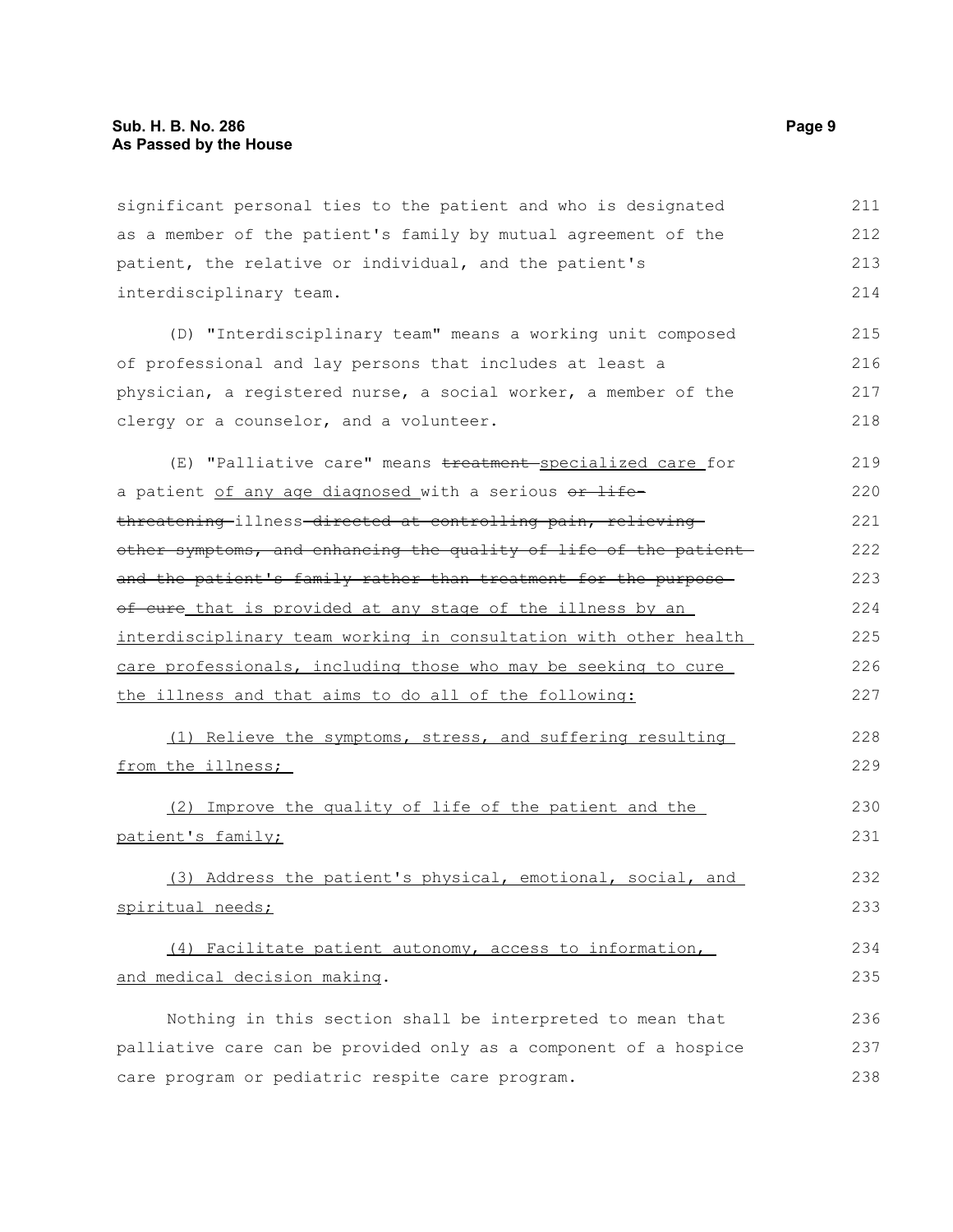(F) "Physician" means a person authorized under Chapter 4731. of the Revised Code to practice medicine and surgery or osteopathic medicine and surgery. 239 240 241

(G) "Attending physician" means the physician identified by the hospice patient, pediatric respite care patient, hospice patient's family, or pediatric respite care patient's family as having primary responsibility for the medical care of the hospice patient or pediatric respite care patient. 242 243 244 245 246

(H) "Registered nurse" means a person registered under Chapter 4723. of the Revised Code to practice professional nursing. 247 248 249

(I) "Social worker" means a person licensed under Chapter 4757. of the Revised Code to practice as a social worker or independent social worker.

(J) "Pediatric respite care program" means a program operated by a person or public agency that provides inpatient respite care and related services, including all of the following services, only to pediatric respite care patients and, as indicated below, pediatric respite care patients' families, in order to meet the physical, psychological, social, spiritual, and other special needs that are experienced during or leading up to the final stages of illness, dying, and bereavement: 253 254 255 256 257 258 259 260

(1) Short-term inpatient care, including both palliative and respite care and procedures; 261 262

(2) Nursing care by or under the supervision of a registered nurse; 263 264

(3) Physician's services; 265

(4) Medical social services by a social worker under the

250 251 252

266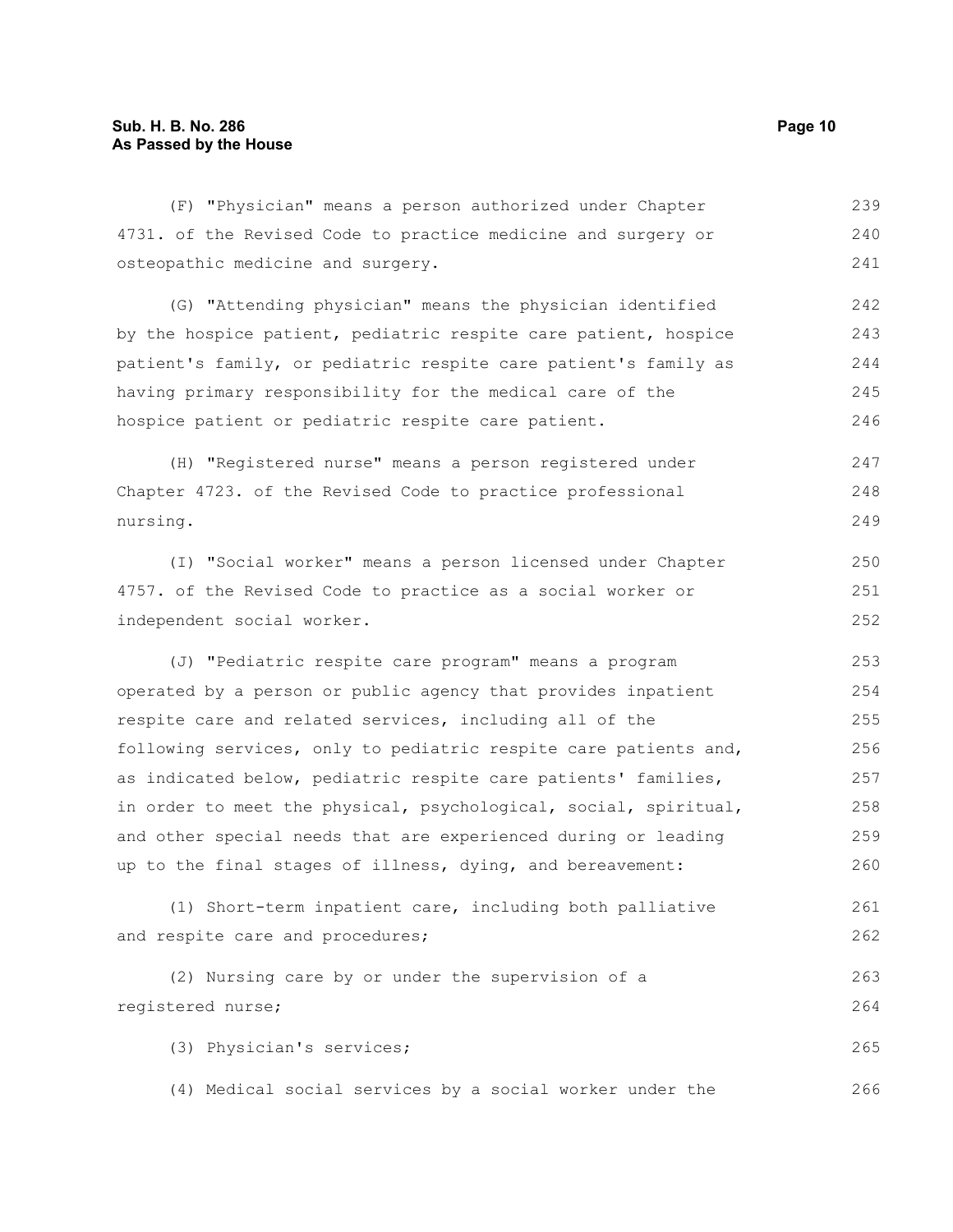direction of a physician; (5) Medical supplies, including drugs and biologicals, and the use of medical appliances; (6) Counseling for pediatric respite care patients and pediatric respite care patients' families; (7) Bereavement services for respite care patients' families. "Pediatric respite care program" does not include a hospice care program. (K) "Pediatric respite care patient" means a patient, other than a hospice patient, who is less than twenty-seven years of age and to whom all of the following conditions apply: (1) The patient has been diagnosed with a disease or condition that is life-threatening and is expected to shorten the life expectancy that would have applied to the patient absent the patient's diagnosis, regardless of whether the patient is terminally ill. (2) The diagnosis described in division (K)(1) of this section occurred while the patient was less than eighteen years of age. (3) The patient has voluntarily requested and is receiving care from a person or public agency licensed under this chapter to provide a pediatric respite care program. (L) "Pediatric respite care patient's family" means a pediatric respite care patient's family members, including a spouse, brother, sister, child, or parent, and any other 267 268 269 270 271 272 273 274 275 276 277 278 279 280 281 282 283 284 285 286 287 288 289 290 291 292

relative or individual who has significant personal ties to the patient and who is designated as a member of the patient's 293 294